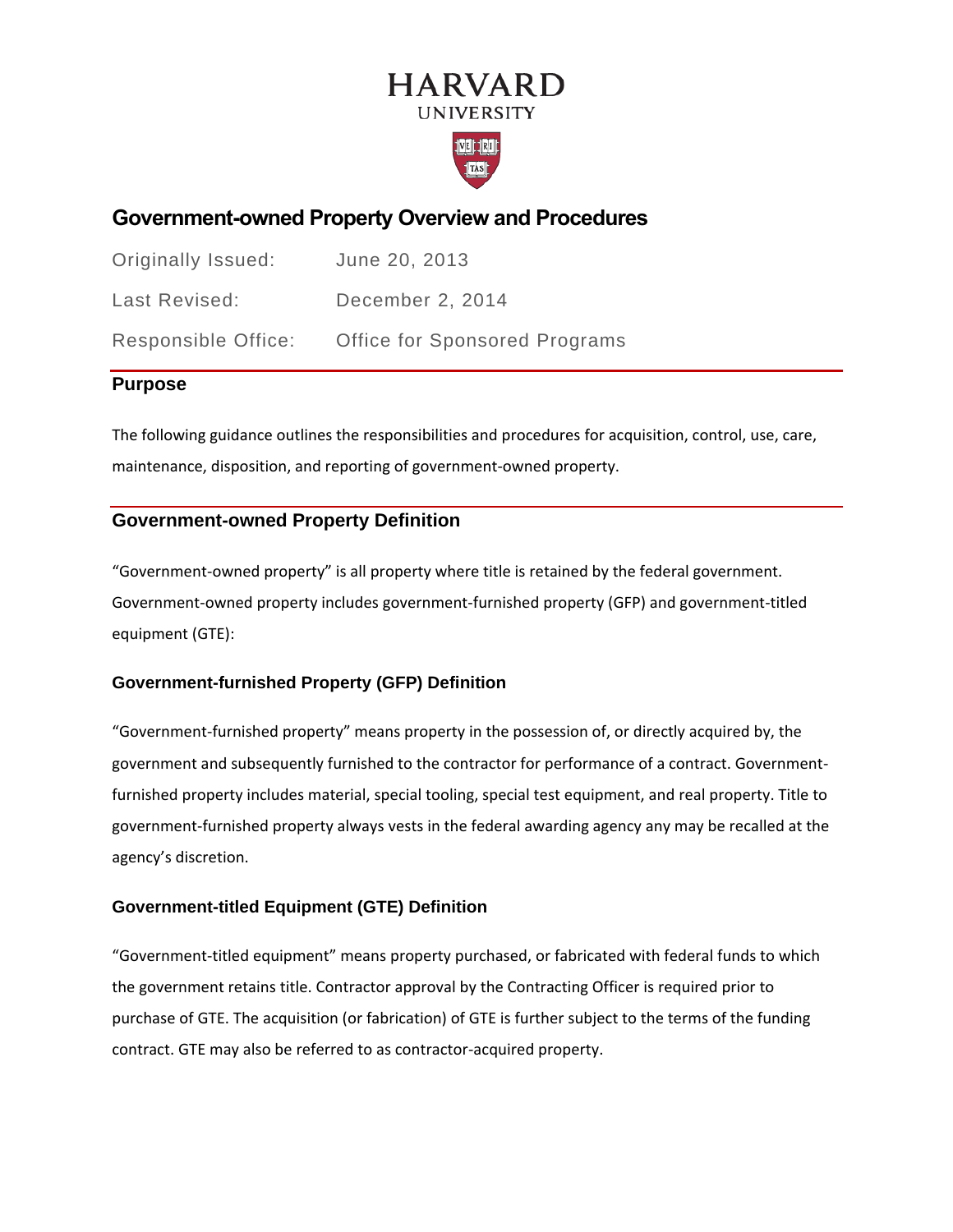### **Compliance Requirements**

Harvard University is required to comply with the following federal requirements for property management on grants and contracts:

- OMB Uniform Administrative Requirements, Cost Principles, and Audit Requirements for Federal Awards, 2 CFR 200 (Uniform Guidance)
- Federal Acquisition Regulations (FAR), specifically parts 45 and 52.245
- Defense Federal Acquisition Regulations (DFARS), specifically parts 345 and 252
- NASA Grants Handbook, specifically sections 1260.130 1260.137

### **Responsibilities**

Each school is responsible for management of government-owned property, including: affixing government tags, obtaining sponsoring agency approvals, preparing government inventory reports, and notifying OSP upon receipt.

### **Principal Investigator and Custodial Department, Unit or Center:**

The principal investigator and custodial department are responsible for the care, maintenance, physical inventory, and control of all government-owned property and for notifying the Equipment Coordinator of any property received and any shortage, damage, loss or theft.

### **Equipment Coordinator:**

The Equipment Coordinator is the school-level designee who oversees department management of government-owned property. The Equipment Coordinator is responsible for managing the care, maintenance, physical inventory, and control of all government-owned property and for working with the Office of Sponsored Programs to fulfill all government reporting requirements.

### **Office for Sponsored Programs (OSP):**

Page **2** of **10** OSP is responsible for submitting annual property reports to the government including DOD Form 1662 and NASA Form 1018 on behalf of the schools. OSP works with the school Equipment Coordinators to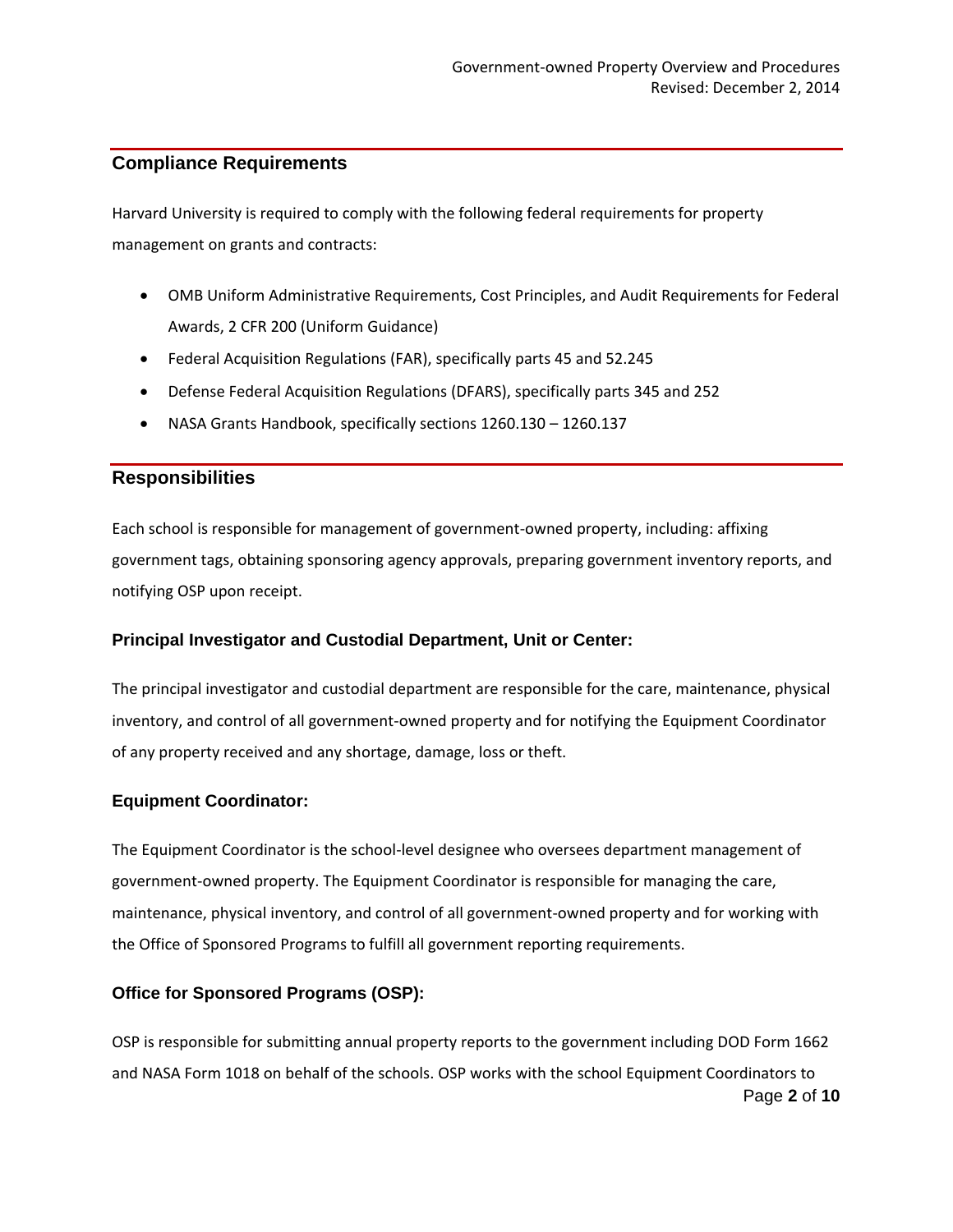coordinate the annual Property System Control Analysis (PCSA) with the Office of Naval Research (ONR) Property Administrator.

### **Property Administrator:**

The Property Administrator is the representative of the Office of Naval Research (ONR) assigned to administer contracts with FAR, DFARS, or other property related requirements/terms and conditions. The Property Administrator authorizes government-property reports and closeout procedures. The Property Administrator also performs the Property System Control Analysis (PCSA) to review Harvard's ability to protect, preserve, account for and control government-owned property under awards that have been delegated to ONR for administration.

### **Procedures for Managing Government-owned Property**

Harvard University's responsibility for government-owned property extends from the initial acquisition and receipt of property, through use, maintenance, and disposition until formally relieved of responsibility by authorized means. The following procedures apply to all government-owned property under Harvard's accountability, stewardship, possession, or control.

### **Step 1: Notification of Government-furnished Property (GFP)**

The primary objective of acquisition is to ensure that only equipment authorized by contract terms and conditions or budget requirements is acquired. There are two methods by which government-owned property may come into Harvard's possession: the government may furnish the property or the government may authorize Harvard to purchase the property with federal funds.

#### *Government-furnished Property Acquisition:*

The government may furnish property to Harvard to perform specific requirements on a federally administered contract via direct shipment or transfer from one contract to another. This type of equipment is referred to as government-furnished property or GFP. Because GFP is provided directly from the government and is not part of Harvard's established purchasing procedures, there is no record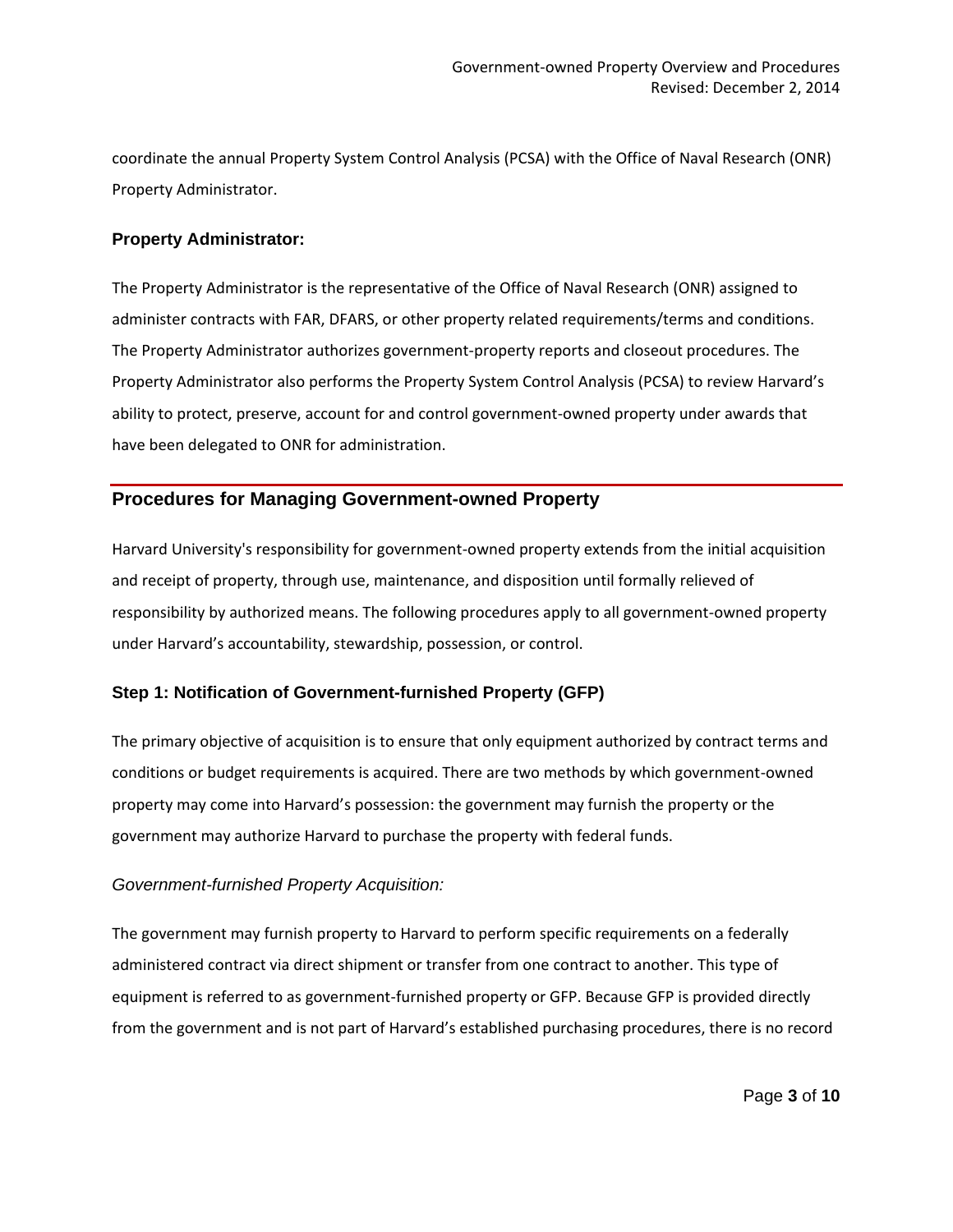of the acquisition in the general ledger or any other financial system. OSP relies on the use of the Action Memo and Special Equipment Flag in GMAS to maintain accurate records of GFP.

When OSP, the department, or the principal investigator is notified of a contract receiving GFP, an Action Memo must be generated and distributed to the principal investigator, pre and post-award administrators, department administrator, and Equipment Coordinator. The GMAS "Special Equipment Terms" radio button is flagged and accompanied by a note stating the award has GFP and special reporting requirements.

If the GFP is not identified at the award stage, it is the department's responsibility to identify GFP though the following methods throughout the life of the contract:

- 1. Modification GFP can be issued with a contract modification. The modification is usually accompanied by a shipping document that lists the detailed equipment information.
- 2. Shipping Documents The sponsoring agency may ship equipment directly to the department or principal investigator. In this case, the shipping document should be kept on record in GMAS. Department of Defense agencies use the standard shipping document DD Form 1149.
- 3. Contract Documents GFP may be noted on the contract's Statement of Work, the equipment section of the terms and conditions, or in the invoked clauses section. The statement may list out the equipment details or may be very general, such as "The contractor shall provide the facilities and equipment necessary to develop the effort as described in reference." It is the department's responsibility to identify and adhere to any invoked FAR clauses related to GFP.

### *Government-titled Equipment Acquisition:*

Government-titled equipment is purchased directly by Harvard using contract funds. The principal investigator and department are responsible for obtaining sponsor approval from the Contracting Officer prior to acquisition and for following the established procurement procedures. Harvard must provide the Contracting Officer a list of all government-titled equipment within 10 days following the end of the calendar quarter for which it was received.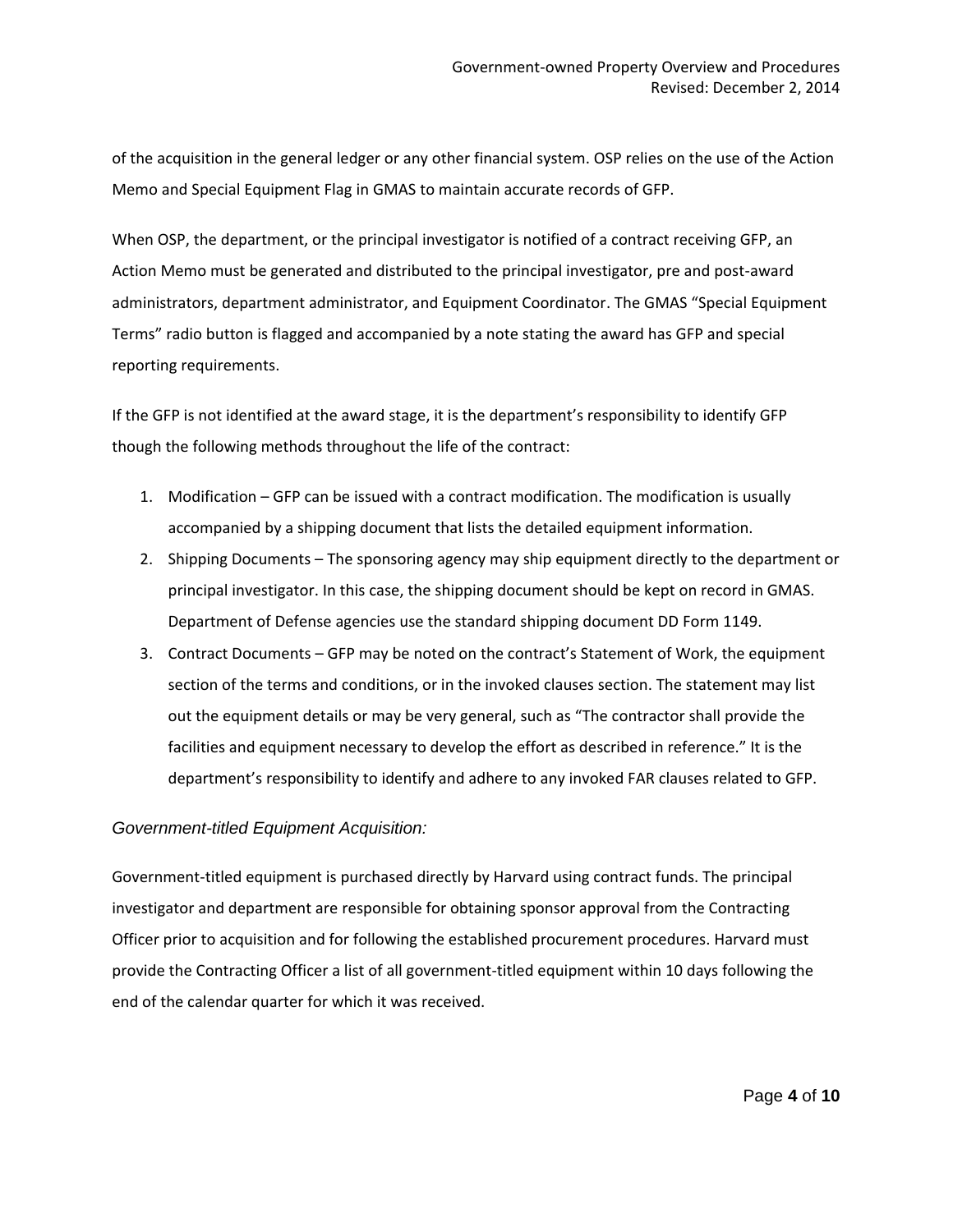#### **Step 2: Government-owned Property Records**

Upon receipt of Government-owned property, the receiving department must promptly notify the local Equipment Coordinator. The Equipment Coordinator will work with the department to verify shipping information, inspect the equipment, affix property tags, and record necessary information. In instances when the property is unable to be tagged, the department and Equipment Coordinator must create a substitute method of assuring that the tag number and records can be matched to the equipment items.

Note: Government-owned Property cannot be used for any purpose until the Equipment Coordinator verifies shipping information and assigns a government tag. Shipping documents, including DD Form 1149, DD Form 250, or DD Form 1348, must be maintained on record in GMAS. All discrepancies (overages, shortages, or damages) should be reported to the Property Administrator. If the description of property received differs from the quantity or description on the shipping documents, the Equipment Coordinator should record the actual description and quantity received on the shipping documentation. Harvard is required to maintain a property control system that provides for adequate identification, recording, location, utilization, maintenance, and physical inventory of government-owned property. To enable a complete, current, auditable record of government-owned property, the Equipment Coordinator must record the following in the equipment management system:

- 1. Description of the equipment
- 2. Manufacturer's serial number, model number, federal stock number, national stock number, or other identification number(s)
- 3. Source of the equipment, including the award number and the award end date
- 4. Clear acknowledgement that ownership and title rests with the federal government
- 5. Date property was received from the federal government
- 6. Location and condition and the date the information was reported
- 7. Unit acquisition cost, quantity received (or fabricated) and unit of measure as provided on the shipping documents
- 8. Ultimate disposition data, including date of disposal, method of disposal, sales price or method used to determine current fair market value (if Harvard compensates the federal awarding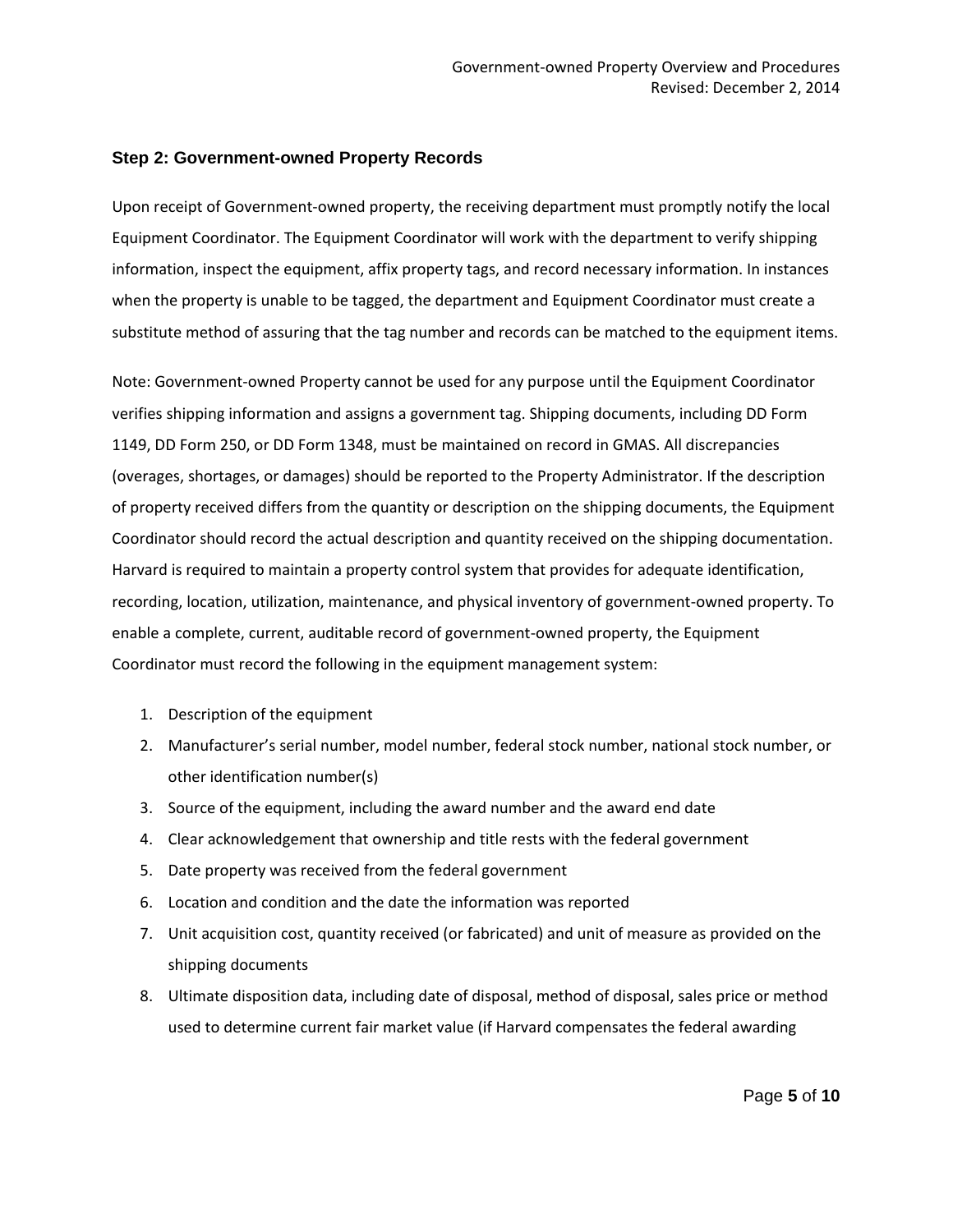agency for its share). For more information on required permissions for disposition, please see steps 5 and 6 in this document.

Current records of equipment location must be maintained in such a manner that any item of equipment can be located within a reasonable amount of time. The department must notify the Equipment Coordinator of any changes, permanent or temporary, in location. The department and principal investigator must assure that an adequate system exists within the department to track and document any temporary movement of government-owned property.

If the principal investigator needs to use government-owned property off-campus for contract-related research, the department must notify the Equipment Coordinator and provide the following information:

- 1. Reason for leaving Harvard campus
- 2. Destination of equipment
- 3. Duration equipment will be off-campus
- 4. Contact information of primary user of equipment at off-campus location

#### **Step 3: Use, Maintenance, and Protection**

Government-owned property may not be used for any purpose other than to fulfill the requirements of the awarding contract. The principal investigator must obtain prior written approval from the sponsoring agency to use the equipment on another contract or for other research. Authorization to use government-owned property on another award must be in the form of a written approval from the Contracting Officer.

The department must provide the care necessary to maintain the equipment in the condition it was received. Departments should maintain records of any inspections, discovered deficiencies, and maintenance actions. When equipment is temporarily idle, but is required for authorized future use, the principal investigator and department must ensure that the equipment is stored with adequate security protection and that controls and inspection are provided for the items in storage.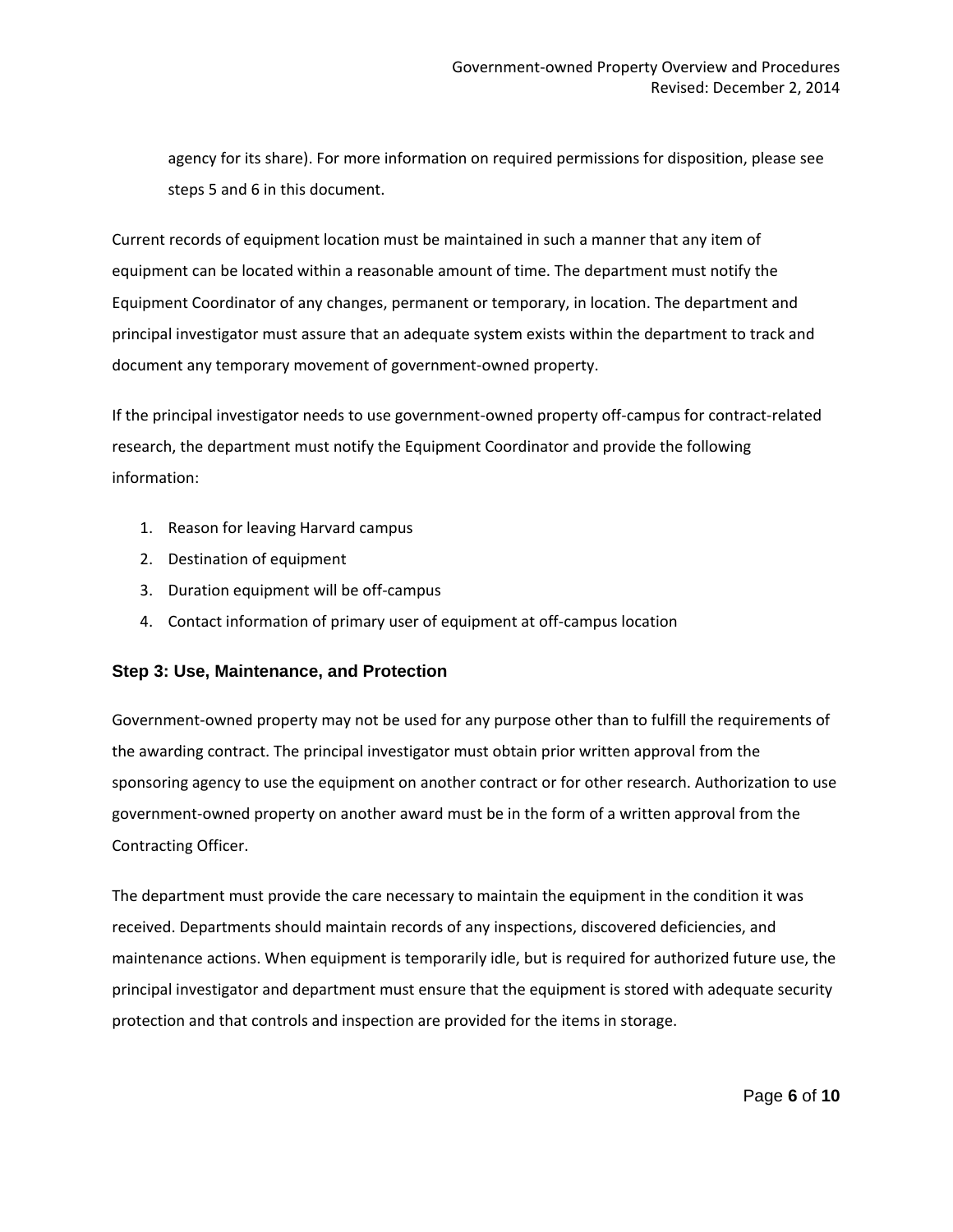### *Inventory*

The Equipment Coordinator and department must take a physical inventory of government-owned property on at least an annual basis. Any discrepancies or corrections noted during the inventory must be reported to OSP.

OSP discloses the results of the inventory to the Property Administrator annually and in the event of disposal or loss. A physical inventory is also required upon termination or completion of a contract. The following information from the equipment's record must be confirmed during inventory:

- 1. Harvard tag and tag to indicate government-ownership
- 2. Identifying information, including tag number, serial number and model number
- 3. Location, including building and room number
- 4. Equipment status (e.g. idle) and condition (excellent, usable, repairable, salvage or scrap)

### **Step 4: Reporting of Government-owned Property**

All government-owned property in Harvard's possession must be reported to the Property Administrator within OSP on an annual basis for the period ended September 30th. OSP submits the required reports as specified in the contract terms and conditions. In addition to individual award report requirements, the following reports are required annually, upon disposition and at award termination:

| <b>Procurement</b><br><b>Instrument</b> | Format                               | <b>Distribution</b>                      | <b>Notes</b>                                                                                                    |
|-----------------------------------------|--------------------------------------|------------------------------------------|-----------------------------------------------------------------------------------------------------------------|
|                                         | <b>DOD Property Report</b>           | Submit to DOD<br>Property                | Annual report due October 31 <sup>st</sup> of each year for<br>preceding year ending September 30 <sup>th</sup> |
| <b>DOD Grants</b>                       | Negative reports are<br>not required | Administrator<br><b>Cognizant Office</b> | Closeout report due within 90 days after<br>agreement is terminated                                             |

#### *Table 1 - Required Reports*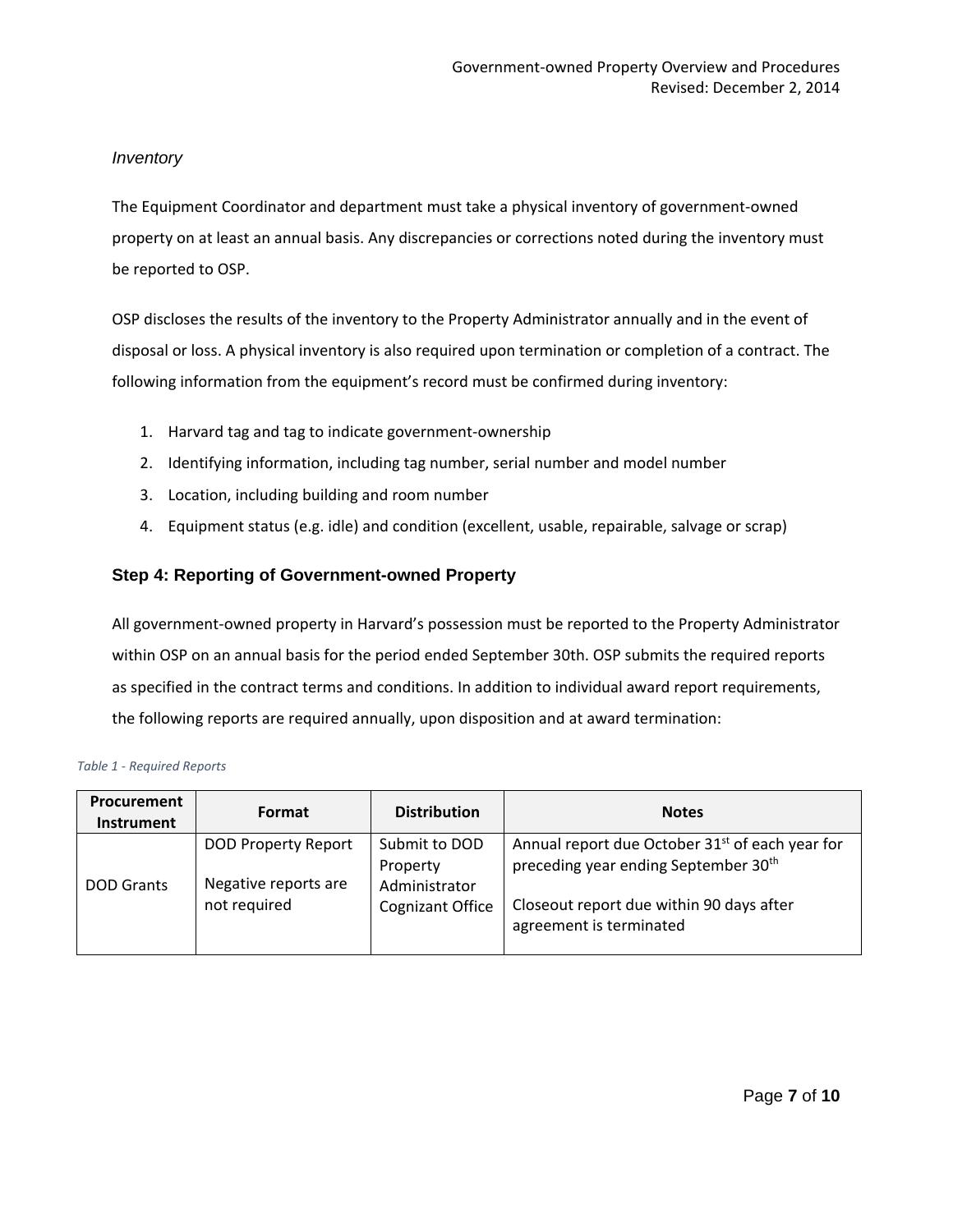| <b>Procurement</b><br><b>Instrument</b> | Format                                                                     | <b>Distribution</b>                                                        | <b>Notes</b>                                                                                                                                                                                                                                                                                                                                         |
|-----------------------------------------|----------------------------------------------------------------------------|----------------------------------------------------------------------------|------------------------------------------------------------------------------------------------------------------------------------------------------------------------------------------------------------------------------------------------------------------------------------------------------------------------------------------------------|
| <b>NASA</b><br>Contract                 | NASA Property in the<br>Custody of<br><b>Contractors NASA</b><br>Form 1018 | Submit to DOD<br>Property<br>Administrator<br>and NASA<br>Property Officer | Annual report due October 15 <sup>th</sup> of each year for<br>the preceding year ending September 30 <sup>th</sup><br>Disposition report due within 30 days after<br>disposition of all property acquired under the<br><b>NASA contract</b><br>For electronic submission of NASA Form 1018,<br>use the NF1018 Electronic Reporting System<br>(NESS) |
| <b>NASA Grants</b>                      | <b>NASA Property Report</b><br>Negative reports not<br>required            | Submit to NASA<br><b>Property Officer</b>                                  | Closeout report due within 60 days after<br>agreement is terminated                                                                                                                                                                                                                                                                                  |

### **Step 5: Closeout: Reports and Relief of Stewardship**

Upon completion of the award, results from the closeout inventory must be verified by the Equipment Coordinator and submitted to OSP. OSP and the Equipment Coordinator will submit the final property report to the Property Administrator for disposition or relief of stewardship instructions. The final property report is due within 90 days of the contract termination date. If the Property Administrator instructs the department to return the equipment, the Equipment Coordinator will work with the departments to coordinate equipment shipments, complete all necessary documentation, and inform all invested parties.

If the principal investigator has a continued need for the equipment within Harvard, Harvard may request relief of stewardship or request to transfer the government-owned property to another contract. As with disposal, the Property Administrator must authorize and facilitate the request with the federal awarding agency.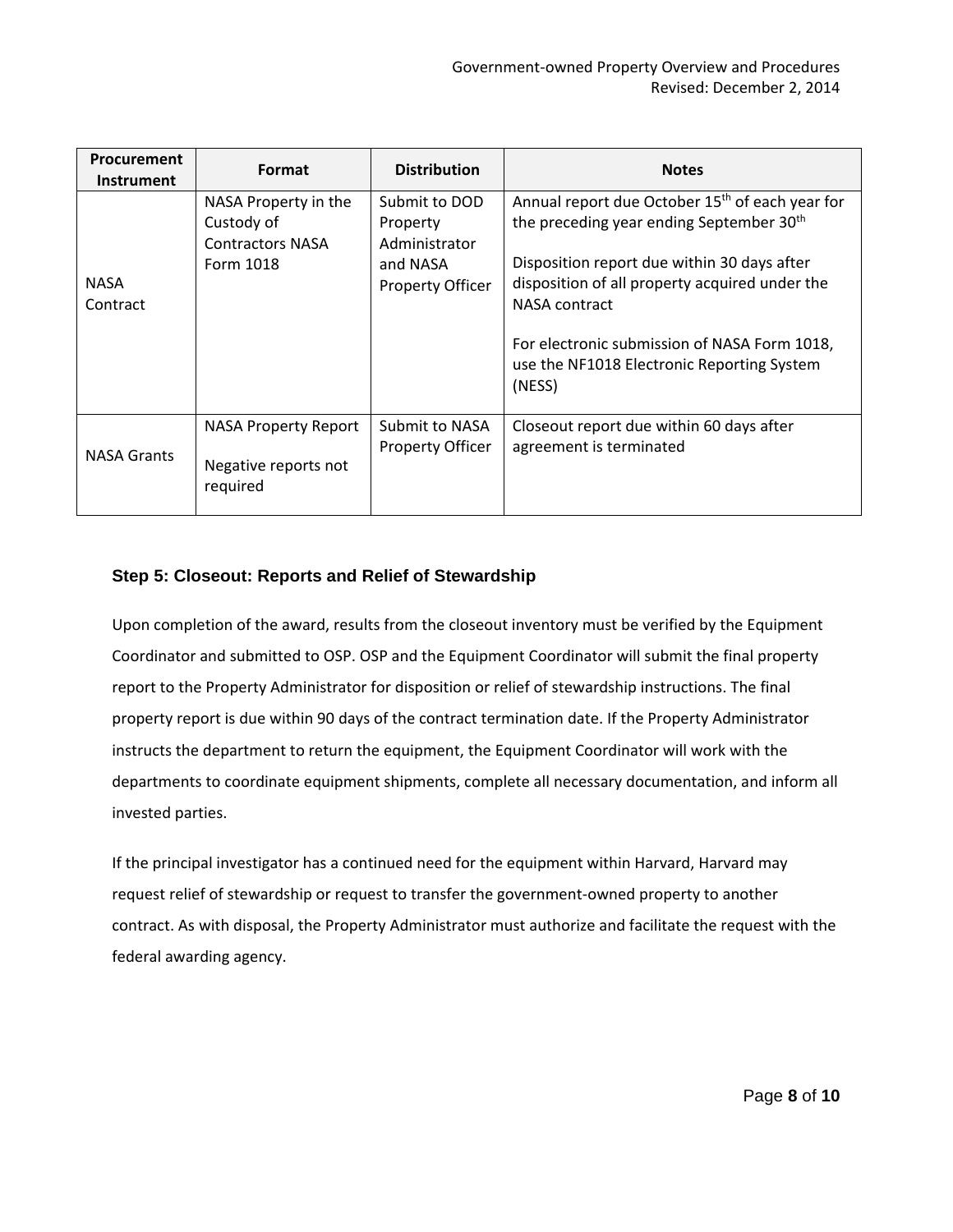### **Other Considerations: Disposal, Loss, and Damage**

Government-owned property may only be disposed of after explicit permission from the Property Administrator. If the principal investigator does not need the government-owned property for research purposes, the Equipment Coordinator and OSP will prepare the required report and submit to the Property Administrator for further instruction. Disposal may involve returning the property to the government, transferring title of ownership to Harvard, or distributing to a third party.

#### *Loss, Damage, Destruction or Theft*

If government-owned property is damaged or lost, the department must immediately notify to the Equipment Coordinator. The department must report all factual data as to the circumstances that surround the loss, damage, or destruction. A complete statement must include the following information at a minimum:

- 1. Accountable contract number
- 2. Full narrative of the incident including date and last known location
- 3. Description of property including name, manufacturer, model number, unique item identifier and National Stock Number (if applicable)
- 4. Acquisition cost and estimated repair or replacement costs
- 5. A statement indicating current or future need
- 6. Corrective action to be taken to prevent recurrence and provide reimbursement
- 7. Copies of supporting documentation

The Equipment Coordinator will work with OSP to notify the government agency and provide the loss report, a letter requesting relief of stewardship, and any necessary forms to the Property Administrator.

Upon review of the report, the Property Administrator will determine whether Harvard should be relieved of stewardship or take any further actions deemed appropriate.

Note: If the lost property contained sensitive or hazardous material, the principal investigator and department must notify all appropriate agencies and include any related information in the loss statement.